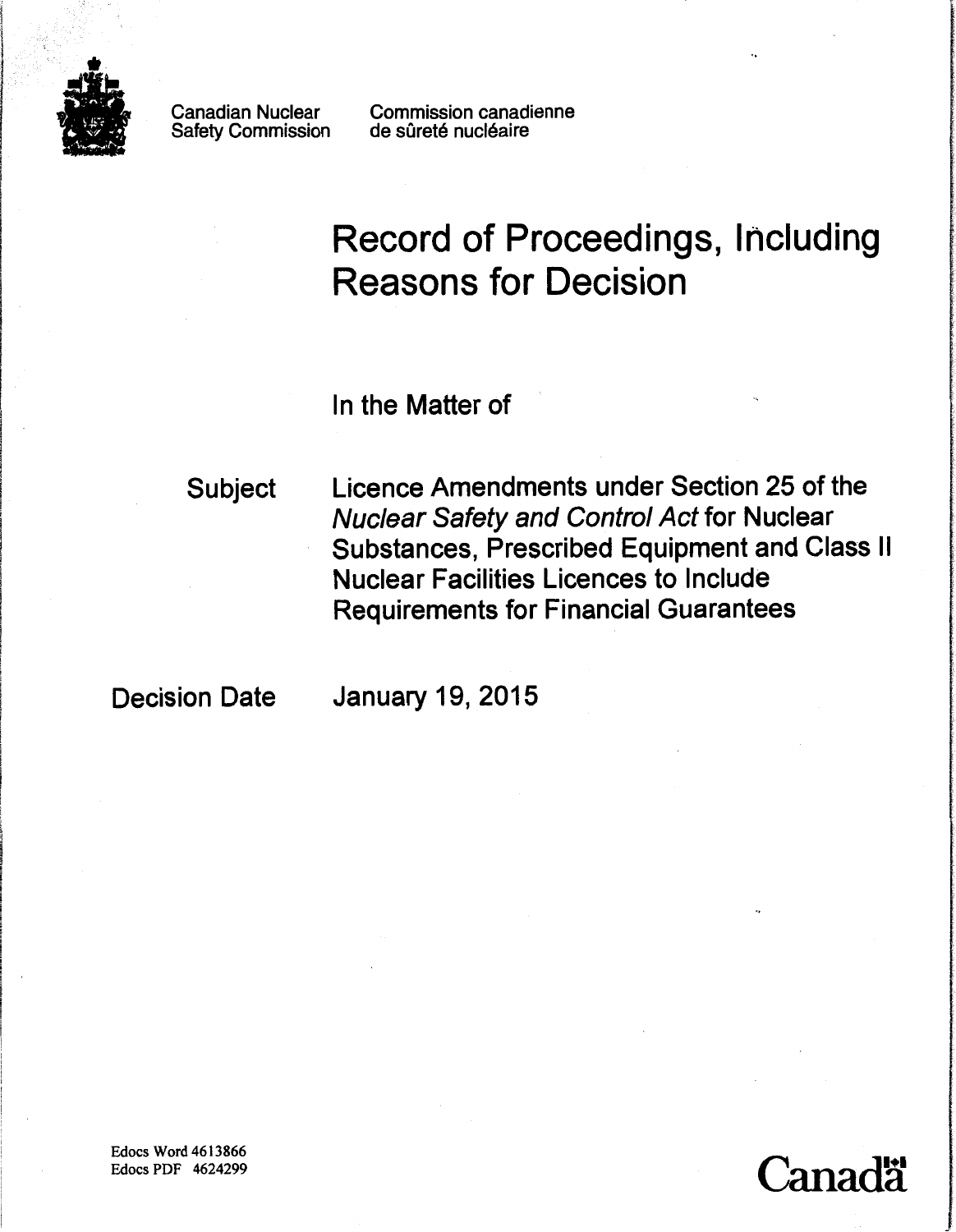# **RECORD OF PROCEEDINGS**

| Purpose:          | Licence Amendments Under Section 25 of the <i>Nuclear</i><br>Safety and Control Act for Nuclear Substances, Prescribed<br>Equipment and Class II Nuclear Facilities Licences to<br><b>Include Requirements for Financial Guarantees</b> |
|-------------------|-----------------------------------------------------------------------------------------------------------------------------------------------------------------------------------------------------------------------------------------|
| Date of decision: | January 19, 2015                                                                                                                                                                                                                        |
| Location:         | Canadian Nuclear Safety Commission (CNSC)<br>280 Slater St., Ottawa, Ontario                                                                                                                                                            |
| Members present:  | M. Binder, Chair                                                                                                                                                                                                                        |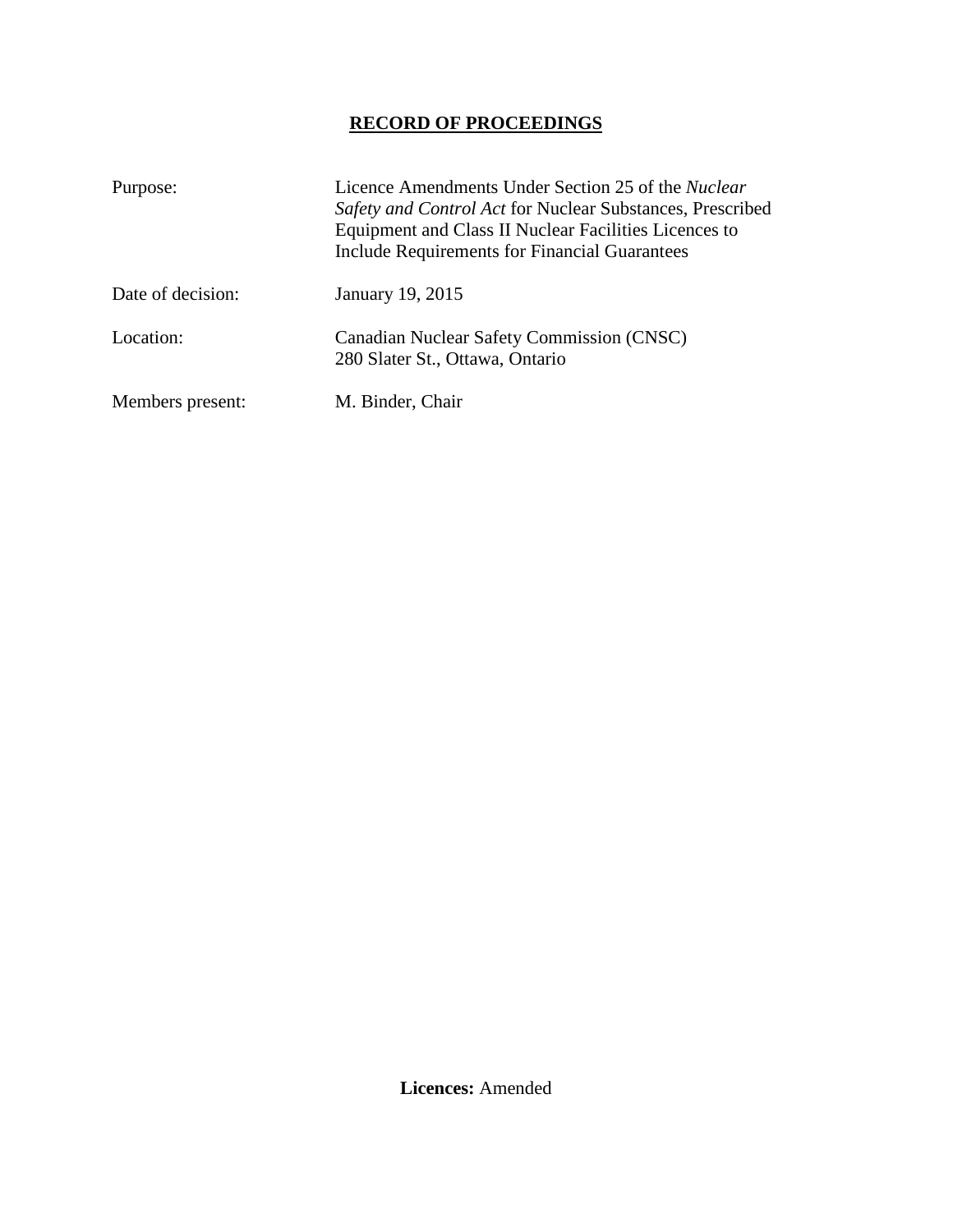# **Table of Contents**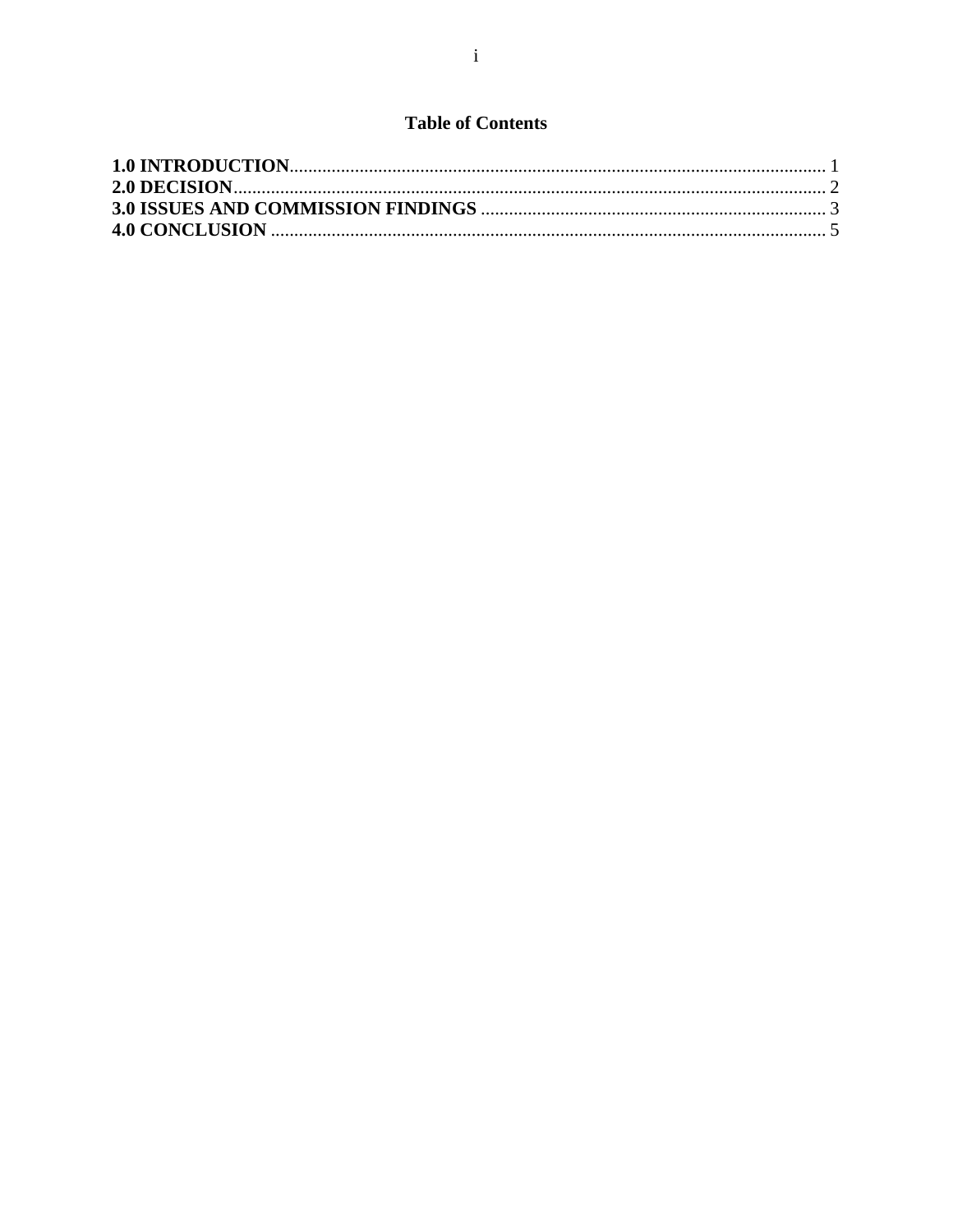### <span id="page-3-0"></span>**1.0 INTRODUCTION**

- [1](#page-3-1). The Canadian Nuclear Safety Commission<sup>1</sup> (CNSC), under section 25 of the *Nuclear Safety and Control Act<sup>[2](#page-3-2)</sup>* (NSCA), is considering amending, on its own motion, licences for nuclear substances, prescribed equipment and Class II nuclear facilities in a way that would impose on these licensees a requirement under subsection 24(5) of the NSCA to have a financial guarantee that would cover the safe termination of licensed activities in the event of default on the part of the licensee.
- 2. Since the NSCA came into force in 2000, the Commission has required financial guarantees for all major nuclear facilities across Canada, including nuclear power plants, uranium mines and mills, research reactors and major waste facilities. In 2011, the Commission published discussion paper DIS-11-01*, Implementation of Financial Guarantees for Licensees*, which stated that, going forward, all other licensees would also be required to have financial guarantees acceptable to the Commission.
- 3. During a public meeting of the Commission in August 2014, CNSC staff presented to the Commission a technical briefing (CMD 14-M44 and CMD 14-M44.A) which explained the proposed financial guarantee model with respect to CNSC licences issued for nuclear substances, prescribed equipment and Class II nuclear facilities. This new model took into account comments made by stakeholders as part of the consultation phase of discussion paper DIS-11-01.
- 4. The proposed licence condition to require nuclear substances, prescribed equipment and Class II nuclear facilities licensees to implement financial guarantees states:

*"The licensee shall, as of April 1, 2015, maintain at all times a financial guarantee in respect of the activities authorized by this licence of a value set by the Commission and in a form acceptable to the Commission."* 

5. The Commission agrees with the principles and structure of the proposed financial guarantee model. Since the proposed licence amendment would be based on this financial guarantee model and make financial guarantees a licence requirement for affected licensees, the Commission provided, pursuant to paragraph 40(1)(b) of the NSCA, potentially affected licensees an opportunity to be heard on this matter, via written submissions, prior to making a final decision.

**Issue** 

 $\overline{a}$ 

6. Pursuant to section 25 of the NSCA, the Commission may, on its own motion, amend a licence under the prescribed conditions. Subection 8(2) of the *General Nuclear Safety and Control Regulations[3](#page-3-3)* (GNSCR) provides the conditions under which the

<span id="page-3-1"></span><sup>&</sup>lt;sup>1</sup> The *Canadian Nuclear Safety Commission* is referred to as the "CNSC" when referring to the organization and its staff in general, and as the "Commission" when referring to the tribunal component.  $2$  Statutes of Canada (S.C.) 1997, chapter (c.) 9.

<span id="page-3-3"></span><span id="page-3-2"></span><sup>3</sup> Statutory Orders and Regulations (SOR)-2000-202.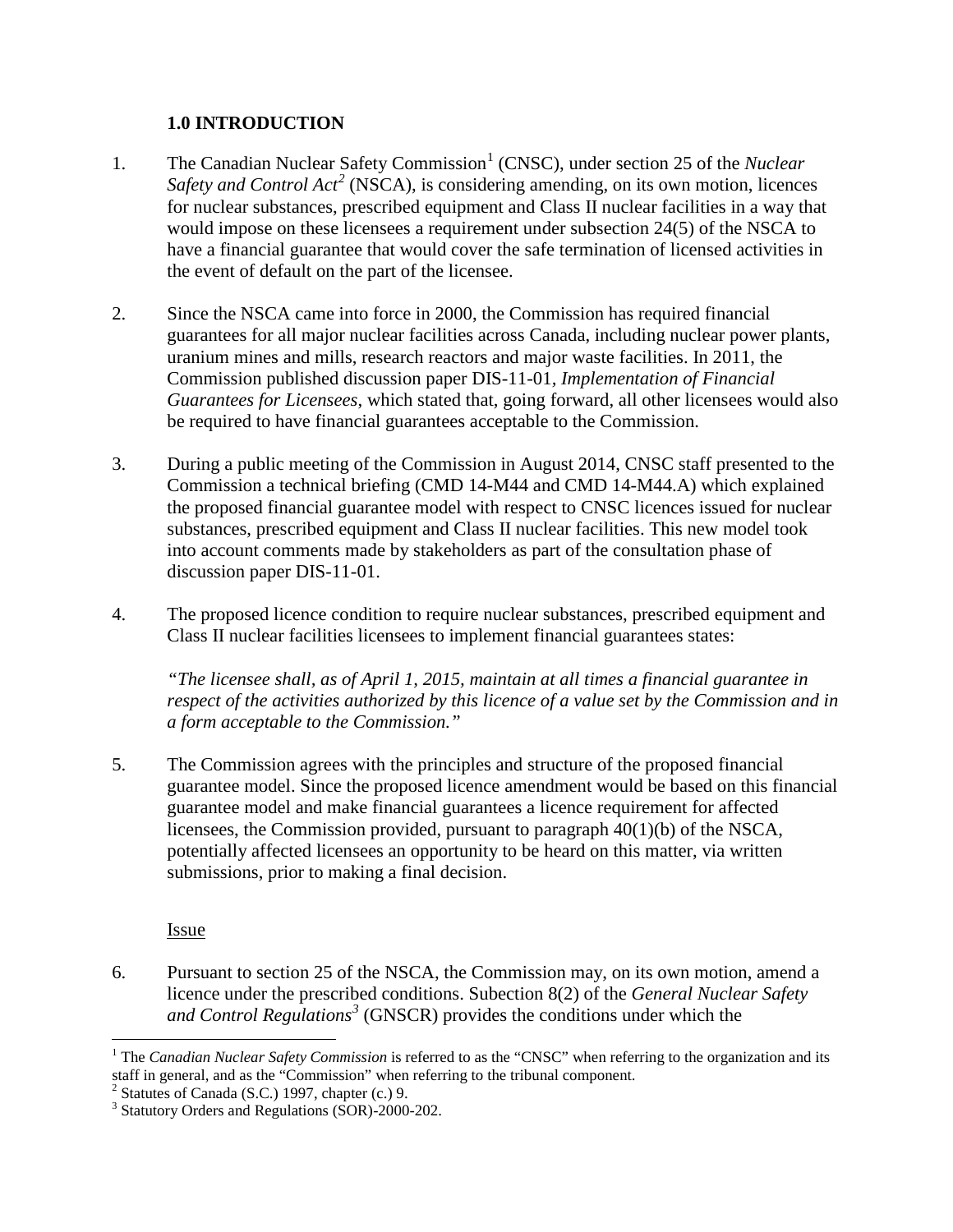Commission may, for the purpose of section 25 of the NSCA, on its own motion, amend a licence.

- 7. Pursuant to section 25 of the NSCA and paragraph 8(2)(h) of the GNSCR, the Commission may amend, on its own motion, a licence when failure to do so could pose an unreasonable risk to the environment, health and safety of persons, and national security. In considering this request, the Commission had to determine, pursuant to section 25 of the NSCA, whether:
	- a) subsection 8(2)(h) of the GNSCR was applicable; and
	- b) the financial guarantee model, as presented in CMD 14-M44 and CMD 14- M44.A, is acceptable with respect to nuclear substances, prescribed equipment and Class II nuclear facilities licences.

## Panel

8. Pursuant to section 22 of the NSCA, the President of the Commission established a Panel of the Commission to review this matter. The Commission considered a written submission from CNSC staff (CMD 15-H101). Pursuant to paragraph 40(1)(b) of the NSCA, potentially affected licensees were provided with an opportunity to be heard, in writing, on this proposed licence amendment. The Commission considered written submissions from six licensees (see Appendix A for a detailed list of licensees who filed submissions). CNSC staff reviewed these submissions and provided its review to the Commission in Appendix A of CMD 15-H101.

## <span id="page-4-0"></span>**2.0 DECISION**

- 9. Based on its consideration of the matter, as described in more detail in the following sections of this *Record of Proceedings*, the Commission concludes that, pursuant to paragraph 8(2)(h) of the GNSCR, failure to amend the 2353 licences could pose an unreasonable risk to the environment, the health and safety of persons or national security. Therefore, the Commission:
	- a) approves the financial guarantee model, as presented in CMD 14-M44 and CMD 14-M44.A, as being in a form acceptable to the Commission with respect to nuclear substances, prescribed equipment and Class II nuclear facilities licences; and
	- b) pursuant to subsection 24(5) and section 25 of the *Nuclear Safety and Control Act*, amends the 2353 licences listed in Appendix B of CMD 15-H101, to include the proposed licence condition to require licensees to have in place a financial guarantee.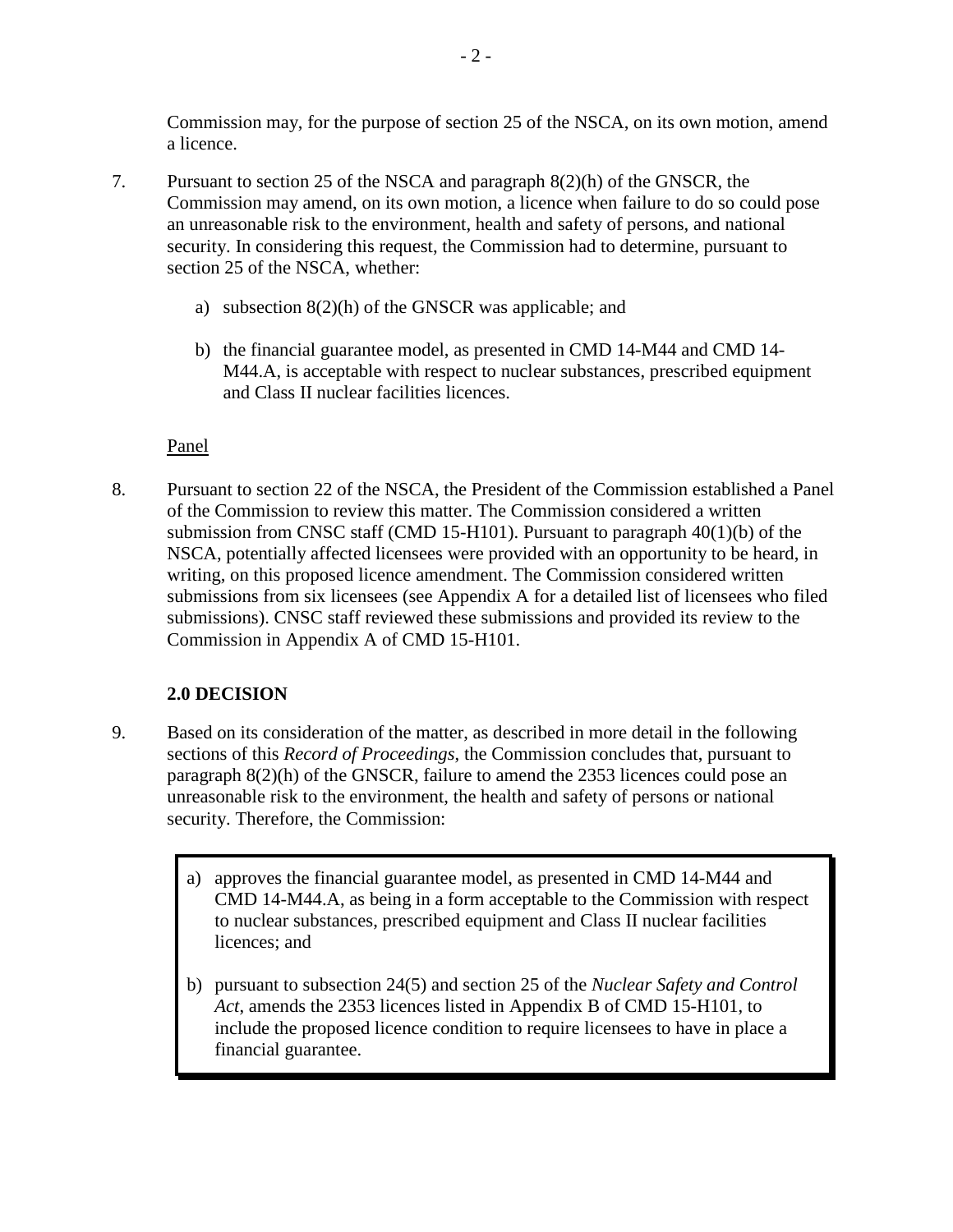- 10. The Commission includes in the licence the conditions as recommended by CNSC staff in CMD 15-H101.
- 11. The Commission also directs CNSC staff to include the requirement for a financial guarantee in future new licences, as appropriate.
- 12. The Commission notes that no additional financial guarantee would be required for a licensee that is also a Class I or Uranium Mines and Mills licensee as it already has financial guarantees acceptable to the CNSC, but that the financial guarantee condition shall be included in its amended licence.

## <span id="page-5-0"></span>**3.0 ISSUES AND COMMISSION FINDINGS**

- 13. CNSC staff submitted that, during the August 2014 public meeting of the Commission, CNSC staff proposed an economical insurance policy financial guarantee model for nuclear substances, prescribed equipment and Class II nuclear facilities licenses, in place of traditional financial guarantees. CNSC staff noted that the CNSC would be the sole insured party, with licensees contributing to the total premium of the policy. CNSC staff provided the Commission with additional details of this financial guarantee model and noted that, through extensive research and evaluation, total coverage of 1 million dollars was found to be adequate.
- 14. In their submissions, several licensees submitted that they should not be required to provide a financial guarantee to the CNSC for their licensed activities since their operations are small and do not present a significant risk. Several licensees further submitted that the cost of terminating licensed activities, should a licensee be unable to do so safely, should be paid by the CNSC. In its review of these submissions, CNSC staff noted that a financial guarantee is not associated with the risk presented by licensed activities. Rather, it is related to the safe termination of licensed activities and is proposed to be required for all operations, whether small or large, since the cost of safely terminating licensed activities could be an unforeseen and possibly large expense for the CNSC and, by extension, the Canadian taxpayers. As such, a financial guarantee requirement is specifically provided for under subsection 24(5) of the NSCA. The Commission concurs with CNSC staff's review of this matter.
- 15. In its written submission, Schlumberger Oilfield Services raised the possibility of an insufficient number of licensees participating in the proposed financial guarantee insurance model. Further to its review of Schlumberger Oilfield Services' submission, CNSC staff stated that the proposed financial guarantee model was designed to be financially attractive to licensees, with approximately 75% of licensees paying, on an annual basis, less than \$125.00. CNSC staff expects that the simplicity of the model and its low cost will attract close to 100% participation. The Commission is satisfied with CNSC staff's review of this matter.
- 16. In its written submission, Hunt Inspection indicated that, since they are not considered a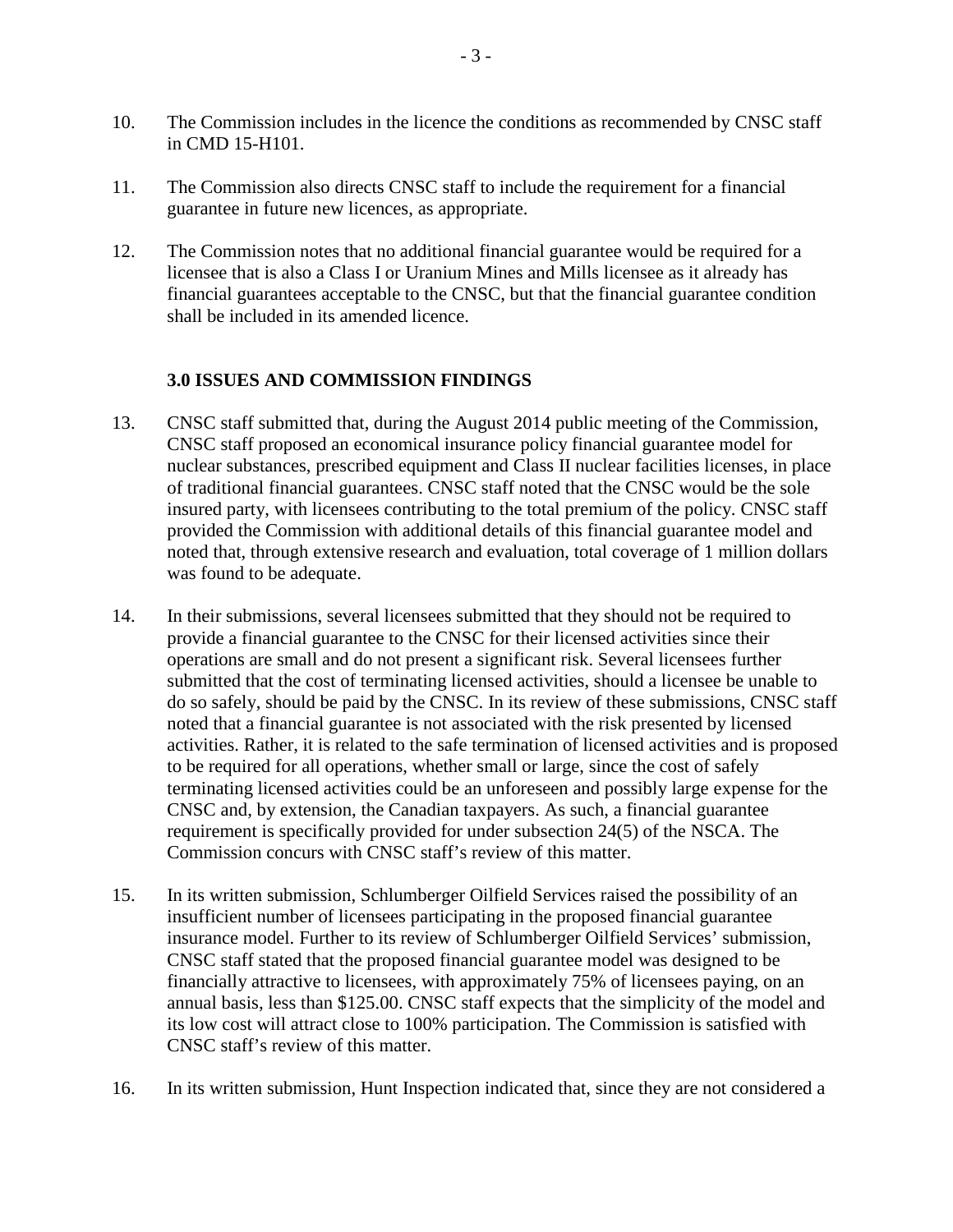major nuclear facility, the financial strain of providing a financial guarantee to the CNSC would have a negative effect on their operations. In its review of Hunt Inspection's submission, CNSC staff noted that it has taken into account the comments about the financial strain that financial guarantees could pose to smaller licensees, which were made during consultation activities related to CNSC discussion paper DIS-11-01. CNSC staff further indicated that, based on these comments, the new proposed financial guarantee model meets the needs of smaller licensees in that it is significantly more costeffective than the expenses that licensees would incur with having to cover their full liability through a third-party system. The Commission is satisfied with CNSC staff's review of this matter.

- 17. In its written submission, Cole Engineering noted that they do not own any nuclear substances or radiation devices, but rather rent them. As such, should financial guarantees become a licence condition, they would forego their licence and cover future need for these devices with single-day rentals. In its review of Cole Engineering's submission, CNSC staff noted that, pursuant to paragraph 26(a) of the NSCA, a CNSC licence to use nuclear substances or radiation devices would be required, and as such, a financial guarantee would be required from the licensee. The Commission concurs with CSNC staff's review of this submission.
- 18. In their written submissions, several licensees noted that the CNSC did not provide sufficient information on the proposed financial guarantee model to licensees prior to this written hearing. In its review of these submissions, CNSC staff noted that the Notice of Hearing published by the CNSC on November 19, 2014 provided information on how to access the full details of the proposed financial guarantee model, and that this allowed licensees to determine their cost of the insurance policy. In addition, CNSC staff noted that the proposed insurance provider is Trisura Guarantee Insurance Company. CNSC staff also clarified that the annual financial contribution by a licensee is based on each licence held by a licensee, up to a maximum liability value of 1 million dollars per licensee. The Commission is satisfied with CNSC staff's review and clarification of this matter.
- 19. In its written submission, Schlumberger Oilfield Services enquired about why this hearing was being held in writing only, without the opportunity for oral submissions from licensees. In its review of this submission, CNSC staff indicated that significant licensee and stakeholder consultation activities on financial guarantee requirements had been conducted in the past. Furthermore, as provided for under subsection 20(3) of the NSCA, the Commission is considering this matter in an informal and expeditious manner, as the circumstances and consideration of fairness permit, and the Commission provided an opportunity to be heard to all affected licensees through written submissions.
- 20. CNSC staff submitted that, as discussed at the August 2014 public meeting of the Commission, licensed public institutions would not have to set aside any specific funds or a financial guarantee obligation since it is recognized that they are supported by a federal, provincial or municipal government, which would be expected to assume the cost for safe termination of licensed activities.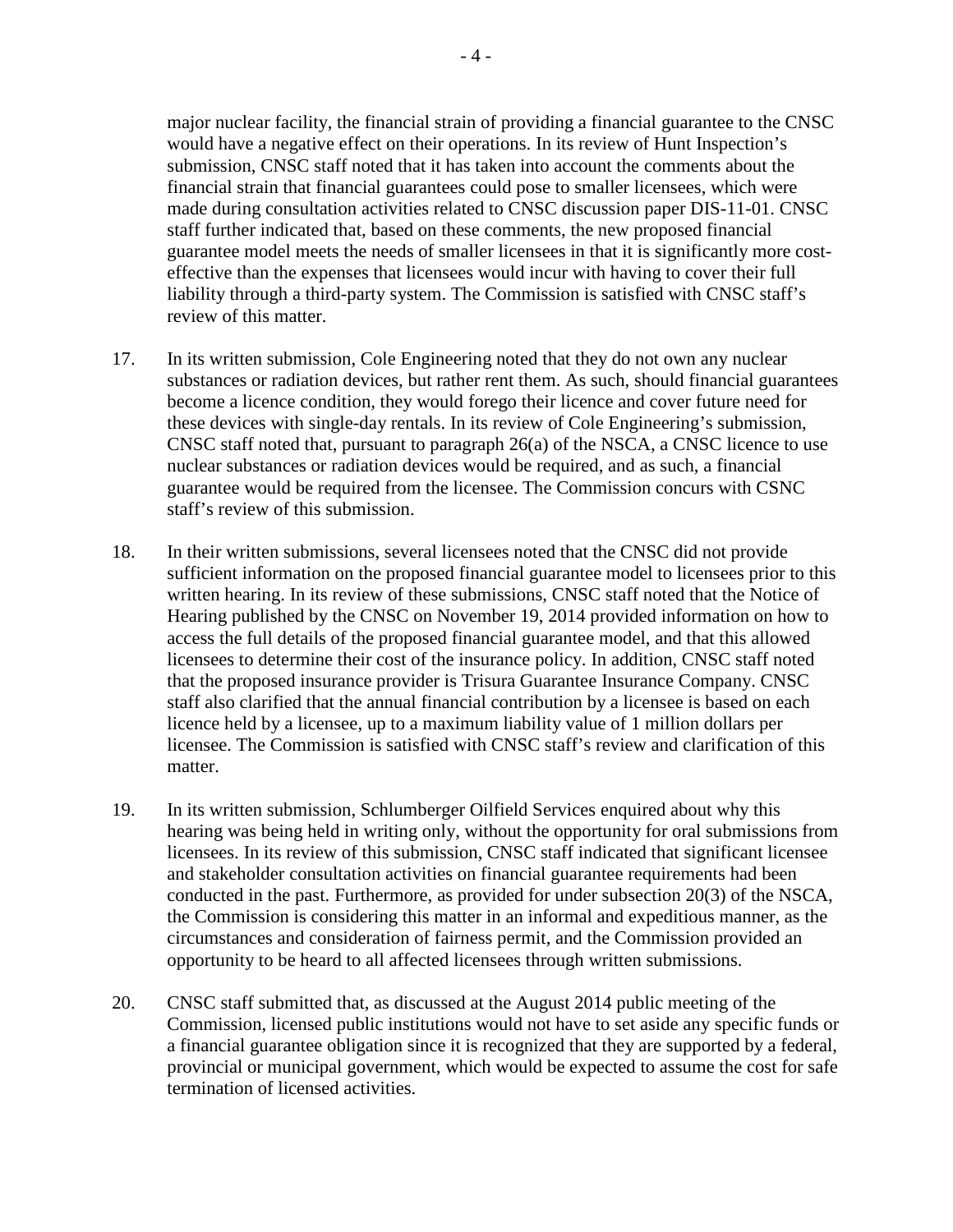- 21. CNSC staff submitted that licensees with complex activities, facilities and equipment that do not fit the proposed insurance policy financial guarantee model would be able to propose an alternate financial guarantee for their licensed activities. CNSC staff noted, however, that any alternate financial guarantees would have to be accepted by the CNSC.
- 22. In its written submission, Bruce Power indicated that the financial guarantee for its Class I facility should cover any additional financial guarantees required by its nuclear substances, prescribed equipment and Class II nuclear facilities licences. In its review of Bruce Power's submission, CNSC staff indicated that coverage of the liabilities associated with the activities of any licensee that holds a Class I facility licence would be provided under their Class I financial guarantee.
- 23. CNSC staff further clarified that, while all nuclear substances, prescribed equipment and Class II nuclear facilities licences would be amended to include the licence condition requiring licensees to have in place a financial guarantee, no additional financial guarantee would be required for a licensee that currently holds a Class I facility or Uranium Mines and Mills licence since those licensees have already provided the CNSC with a financial guarantee for those activities. The Commission concurs with CNSC staff's review and interpretation of this matter.

#### <span id="page-7-0"></span>**4.0 CONCLUSION**

24. The Commission has considered the information and submissions from six licensees and CNSC staff, and is satisfied that failure to amend the 2353 licences could pose an unreasonable risk to the environment, the health and safety of persons or national security. Therefore, the Commission amends the 2353 licences listed in Appendix B of CMD 15-H101 to include the following proposed licence condition to require licensees to implement financial guarantees:

*"The licensee shall, as of April 1, 2015, maintain at all times a financial guarantee in respect of the activities authorized by this licence of a value set by the Commission and in a form acceptable to the Commission."*

- 25. The Commission finds that the financial guarantee model, as presented in CMD 14-M44 and CMD 14-M44.A, is acceptable to the Commission with respect to nuclear substances, prescribed equipment and Class II nuclear facilities licences. The Commission further finds that, should the licensee not propose an alternate financial guarantee acceptable to the CNSC, the proposed financial guarantee model shall be the default method for providing a financial guarantee to the CNSC for the amended licences.
- 26. The Commission finds that, although their licences will be amended to include the financial guarantee condition, no additional financial guarantee for nuclear substances, prescribed equipment or Class II nuclear facilities licensees that currently hold a Class I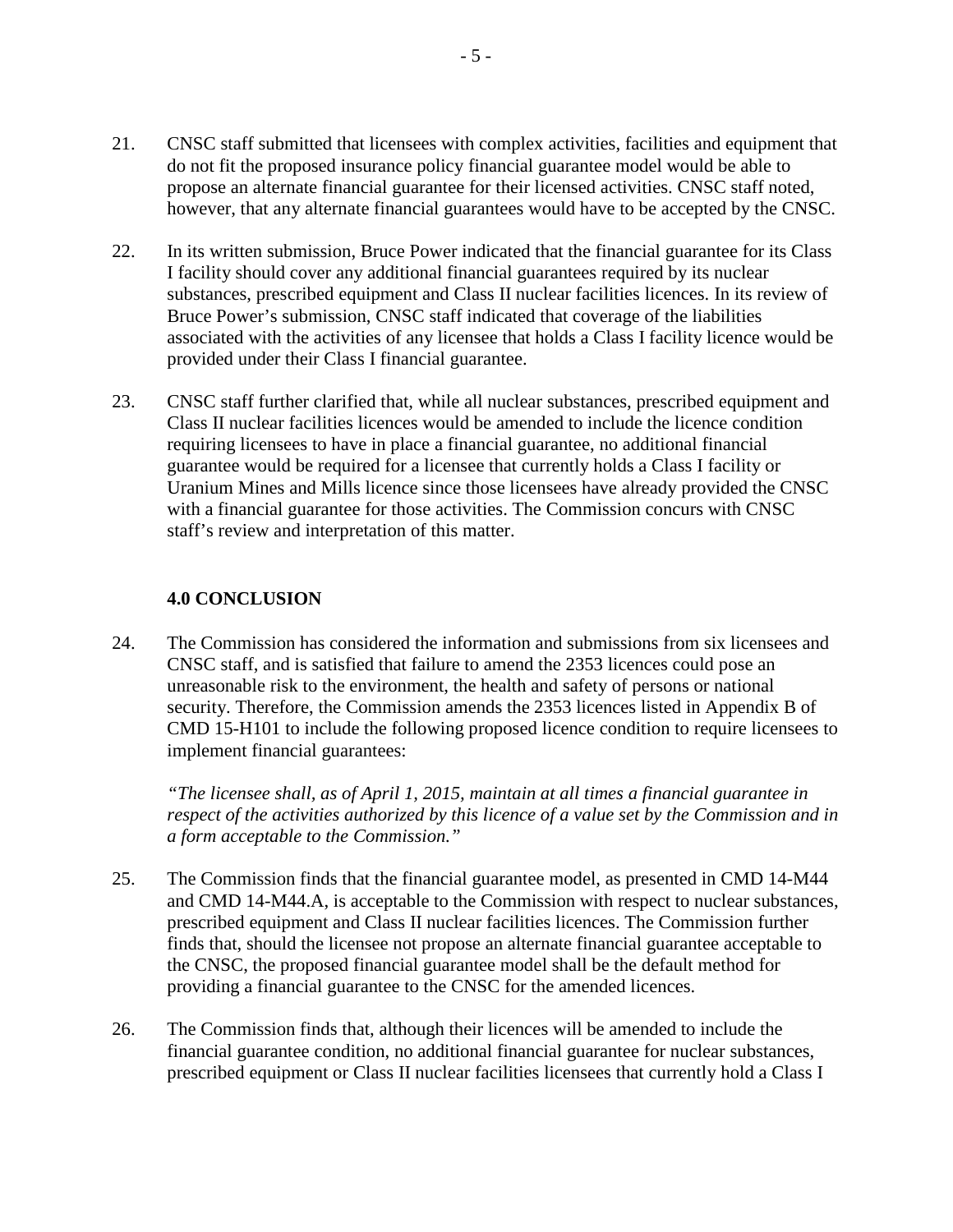facility or Uranium Mines and Mills licence is required since those licensees have already provided the CNSC with a financial guarantee for those activities.

M. Bind

 $\sim$ 

 $\bar{z}$ 

 $\cdot$ 

 $\ddot{\phantom{a}}$ 

**JAN 1 9 2015** 

Michael Binder Date President, Canadian Nuclear Safety Commission

 $\mathcal{A}$